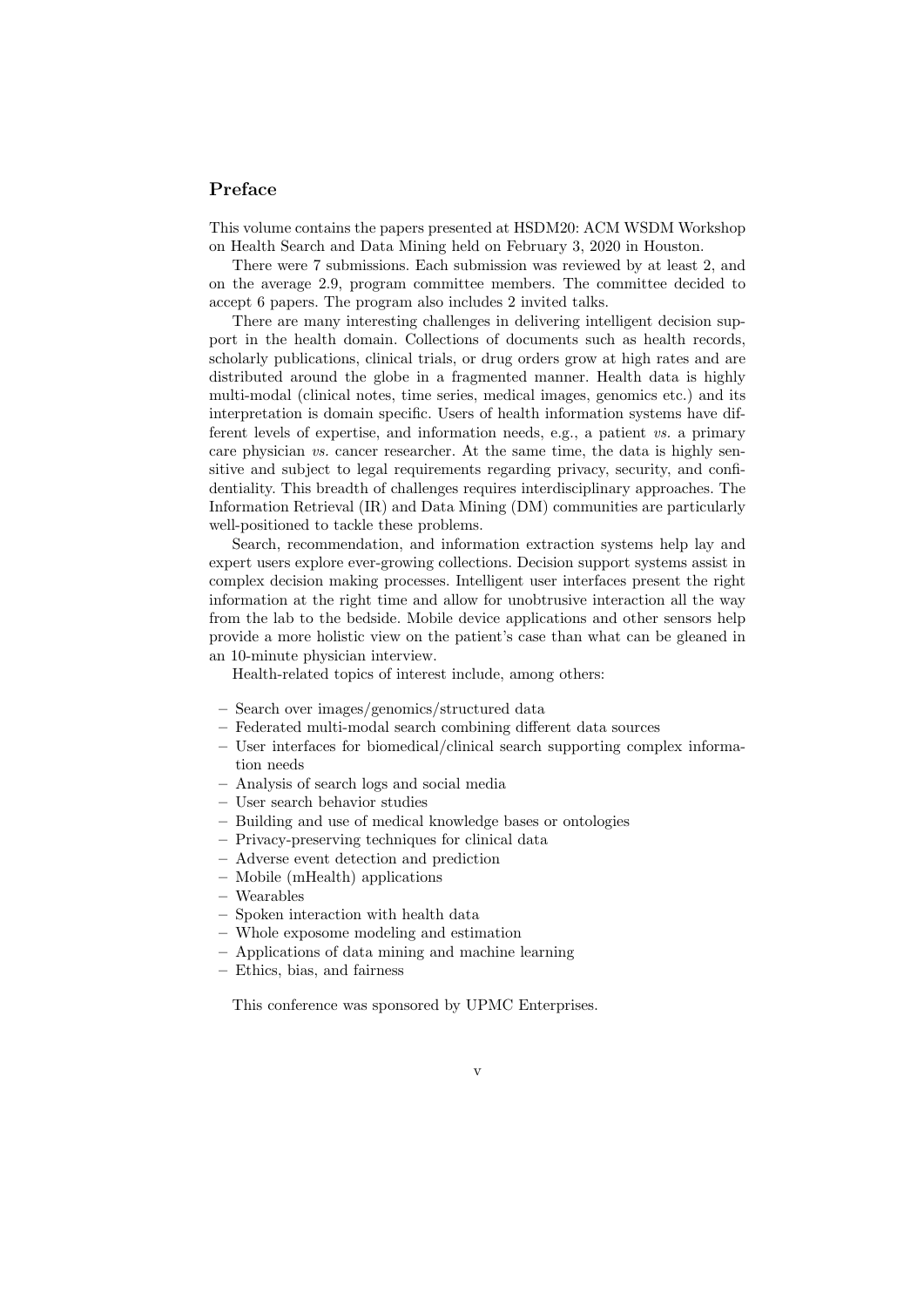February 3, 2020 Houston, Texas, USA

Yubin Kim Carsten Eickhoff Ryen White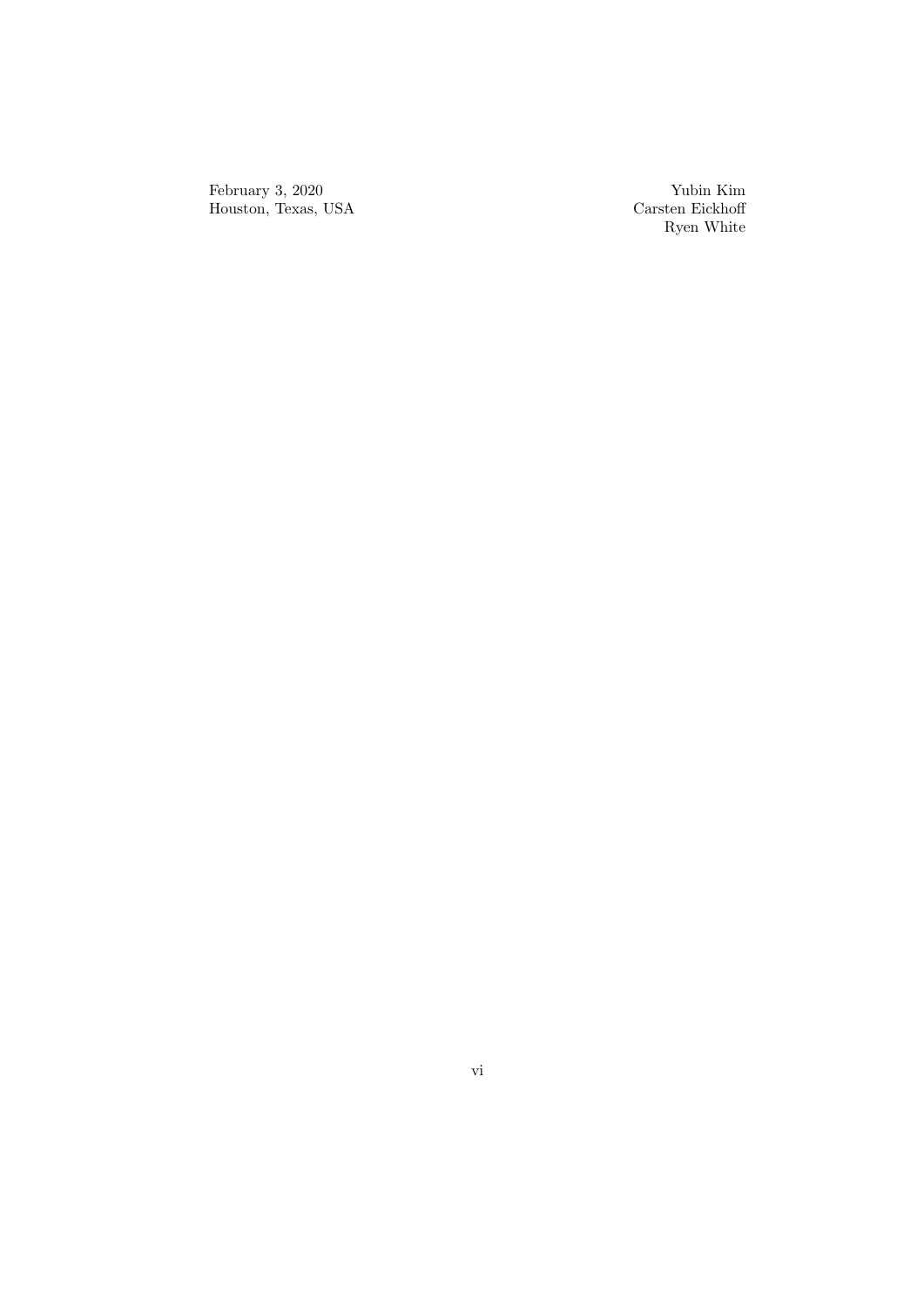## Table of Contents

| Machine Learning for Healthcare: Beyond i.i.d. Prediction<br>Zachary Lipton                                                                                                                  | $\mathbf{1}$   |
|----------------------------------------------------------------------------------------------------------------------------------------------------------------------------------------------|----------------|
| Applying Information Retrieval to the Electronic Health Record for<br>William Hersh                                                                                                          | $\overline{2}$ |
| Comparing Rule-based, Feature-based and Deep Neural Methods for<br>De-identification of Dutch Medical Records<br>Jan Trienes, Dolf Trieschnigg, Christin Seifert and Djoerd Hiemstra         | 3              |
| Healthcare NER Models Using Language Model Pretraining<br>Amogh Kamat Tarcar, Aashis Tiwari, Dattaraj Rao, Vineet Naique<br>Dhaimodker, Penjo Rebelo and Rahul Desai                         | 12             |
| Lung nodule classification using Convolutional Autoencoder and<br>Clustering Augmented Learning Method(CALM)<br>Soumya Suvra Ghosal, Indranil Sarkar and Issmail El Hallaoui                 | 19             |
| A Query Taxonomy Describes Performance of Patient-Level Retrieval<br>Steve Chamberlin, Steven Bedrick, Aaron Cohen, Yanshan Wang, An-<br>drew Wen, Sijia Liu, Hongfang Liu and William Hersh | 27             |
| Streaming Gait Assessment for Parkinson's Disease<br>Cristopher Flagg, Ophir Frieder, Sean MacAvaney and Gholam Mo-<br>tamedi                                                                | 34             |
| Clustering Large-scale Diverse Electronic Medical Records to Aid<br>Annotation for Generic Named Entity Recognition<br>Nithin Haridas and Yubin Kim                                          | 43             |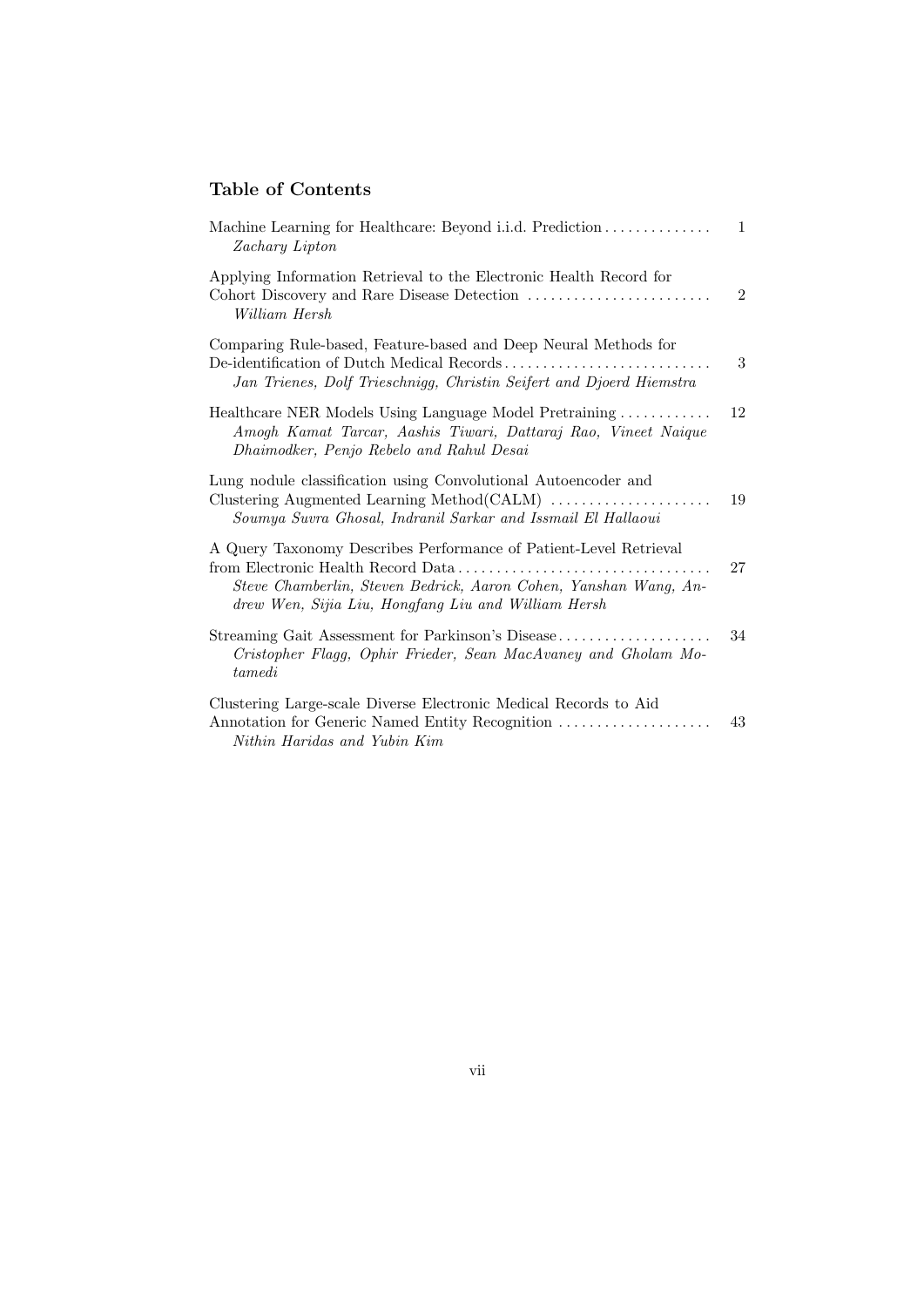## Program Committee

| Steven Bedrick                              | OHSU                                             |
|---------------------------------------------|--------------------------------------------------|
| Leonid Boytsov                              | 3M M <sup>*</sup> Modal                          |
| Dina Demner                                 | U.S. National Library of Medicine, NIH           |
| Carsten Eickhoff                            | Brown University                                 |
| Alba García Seco De Her-University of Essex |                                                  |
| rera                                        |                                                  |
| Yubin Kim                                   | UPMC Enterprises                                 |
| Bevan Koopman                               | CSIRO                                            |
| Henning Müller                              | HES-SO                                           |
| Joao Palotti                                | Qatar Computing Research Institute               |
| Zhen Qin                                    | Google                                           |
| Kirk Roberts                                | The University of Texas Health Science Center at |
|                                             | Houston                                          |
| Karin Verspoor                              | The University of Melbourne                      |
| Wei Wei                                     | University of Pittsburgh Medical Center          |
| Ryen White                                  | Microsoft                                        |
| Elad Yom-Tov                                | Microsoft                                        |